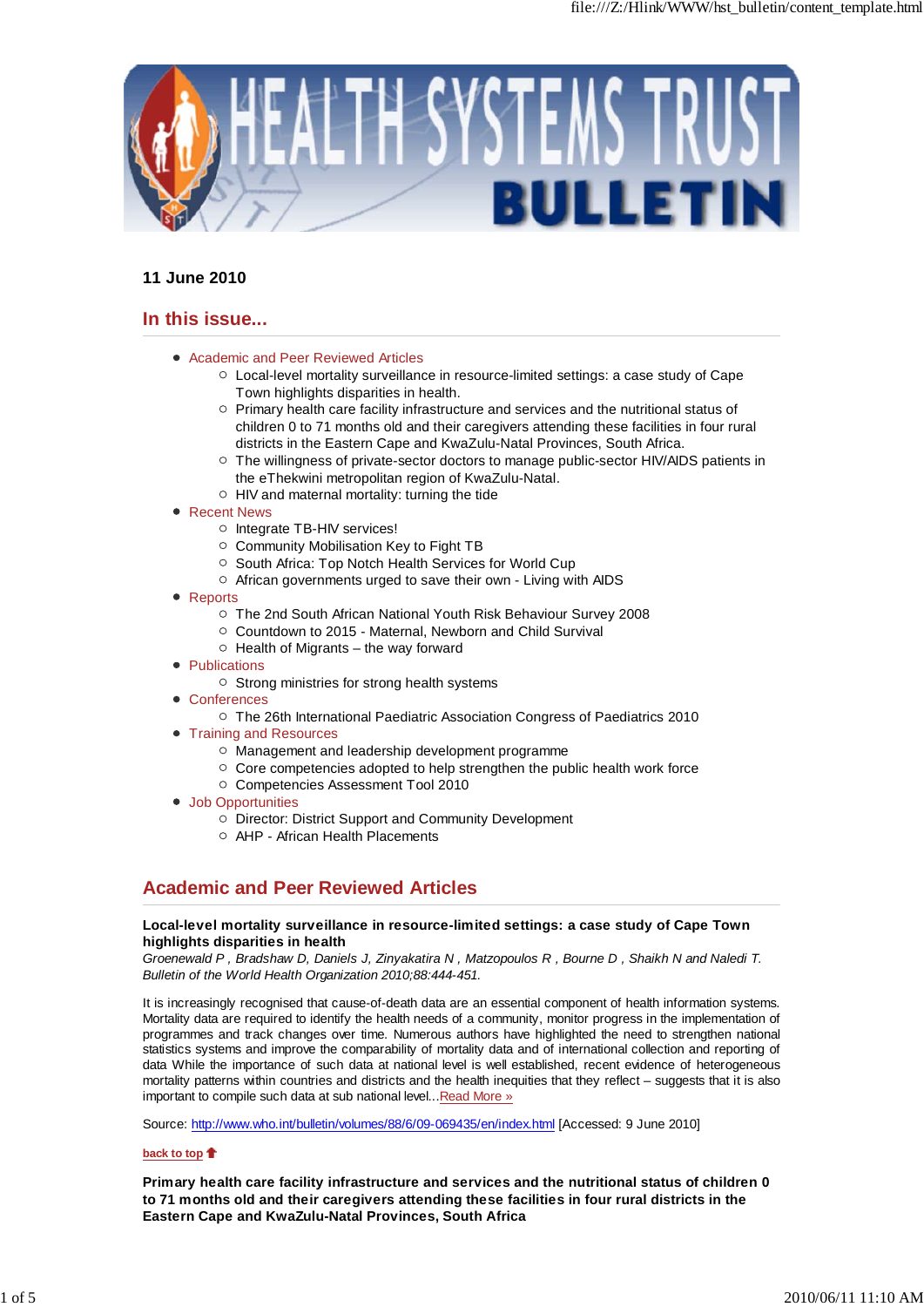*Schoeman S, Smuts CM, Faber M, Van Stuijvenberg M, Oelofse A, Laubscher JA, Benadé AJS, Dhansay MA. South African Journal of Clinical Nutrition 2010; 23(1):21-27.*

Inadequate health services and an unhealthy environment are underlying causes of malnutrition in children, while poor food quality, insufficient food intake and severe or repeated infections also contribute to malnutrition. People in rural communities are most likely to experience such conditions. In 1994, with the inauguration of a government of national unity in South Africa, new health policies were put in place to ensure that public health services were sufficient for and were accessible and affordable to all consumers at all times and that facilities were adequately equipped for the delivery of safe and optimal health care... Read More »

Source: http://ajol.info/index.php/sajcn/article/view/52744/0 [Accessed: 9 June 2010]

#### **back to top**

#### **The willingness of private-sector doctors to manage public-sector HIV/AIDS patients in the eThekwini metropolitan region of KwaZulu-Natal**

*Naidoo P, Jinabhai CC, Taylor M. African Journal of Primary Health Care & Family Medicine. 2010; 2(1).*

South Africa is severely affected by the AIDS pandemic and this has resulted in an already under-resourced public sector being placed under further stress, while there remains a vibrant private sector. To address some of the resource and personnel shortages facing the public sector in South Africa, partnerships between the public and private sectors are slowly being forged. However, little is known about the willingness of private-sector doctors in the eThekwini Metropolitan (Metro) region of KwaZulu-Natal, South Africa to manage public-sector HIV and AIDS patients...Read More »

Source: http://www.phcfm.org/index.php/phcfm/article/view/102 [Accessed: 8 June 2010]

#### **back to top**

#### **HIV and maternal mortality: turning the tide**

*Abdool-Karim Q, AbouZahr C, Dehne K, Mangiaterra V, Moodley J, Rollins N, Say L, Schaffer N, Rosen JE, de Zoysa I. The Lancet, Volume 375, Issue 9730, Pages 1948 - 1949, 5 June 2010.*

The two top causes of death in women of reproductive age globally are HIV/AIDS and complications related to pregnancy and childbearing, which account for 19% and 15% of all deaths in women aged 15—44 years, respectively. The growing burden of HIV infection in young sexually active women and the maternal health problems that they face have been described as two intersecting epidemics. In settings with a high HIV burden and high maternal mortality ratios, especially in sub-Saharan Africa, many HIV-infected pregnant women are confronted not only with the risk of death associated with advancing HIV disease, but also with an increased risk of pregnancy-related death...Read More »

Source: http://www.thelancet.com/journals/lancet/article/PIIS0140-6736(10)60747-7/fulltext (NB: Free access with registration) [Accessed: 9 June 2010]

**back to top**

### **Recent News**

#### **Integrate TB-HIV services!**

*Health-e. Published: 6 June 2010.*

Seven out of 10 South Africans with TB also have HIV, yet they have to get their TB and HIV treatment in different clinics. The buzzword at this week's national TB conference in Durban was "integration" of TB and HIV services. But despite support from Health Minister Dr Aaron Motsoaledi who said the "dual epidemic is a public health emergency", this integration isn't happening on the ground... Read More »

Source: http://www.health-e.org.za/news/article.php?uid=20032821 [Accessed: 9 June 2010]

#### **back to top**

#### **Community mobilisation key to fight TB**

*Inter Press Service News Agency. Published: 4 June 2010*

African medical experts have realised they need to make a much bigger effort to educate rural communities if they want to effectively contain the continent's tuberculosis (TB) epidemic. Until recently, TB testing and treatment was mainly offered in hospital settings, which meant that poor people who live in peri-urban or rural areas struggled to access those services. Moreover, many patients failed to adhere to the months-long course of treatment because they live too far away from their nearest hospital to go to regular follow-up visits and pick up their medication.. Read More »

Source: http://www.ipsnews.net/africa/nota.asp?idnews=51727 [Accessed: 7 June 2010]

#### **back to top**

**South Africa: Top Notch Health Services for World Cup**

*allAfrica.com. Published: 9 June 2010*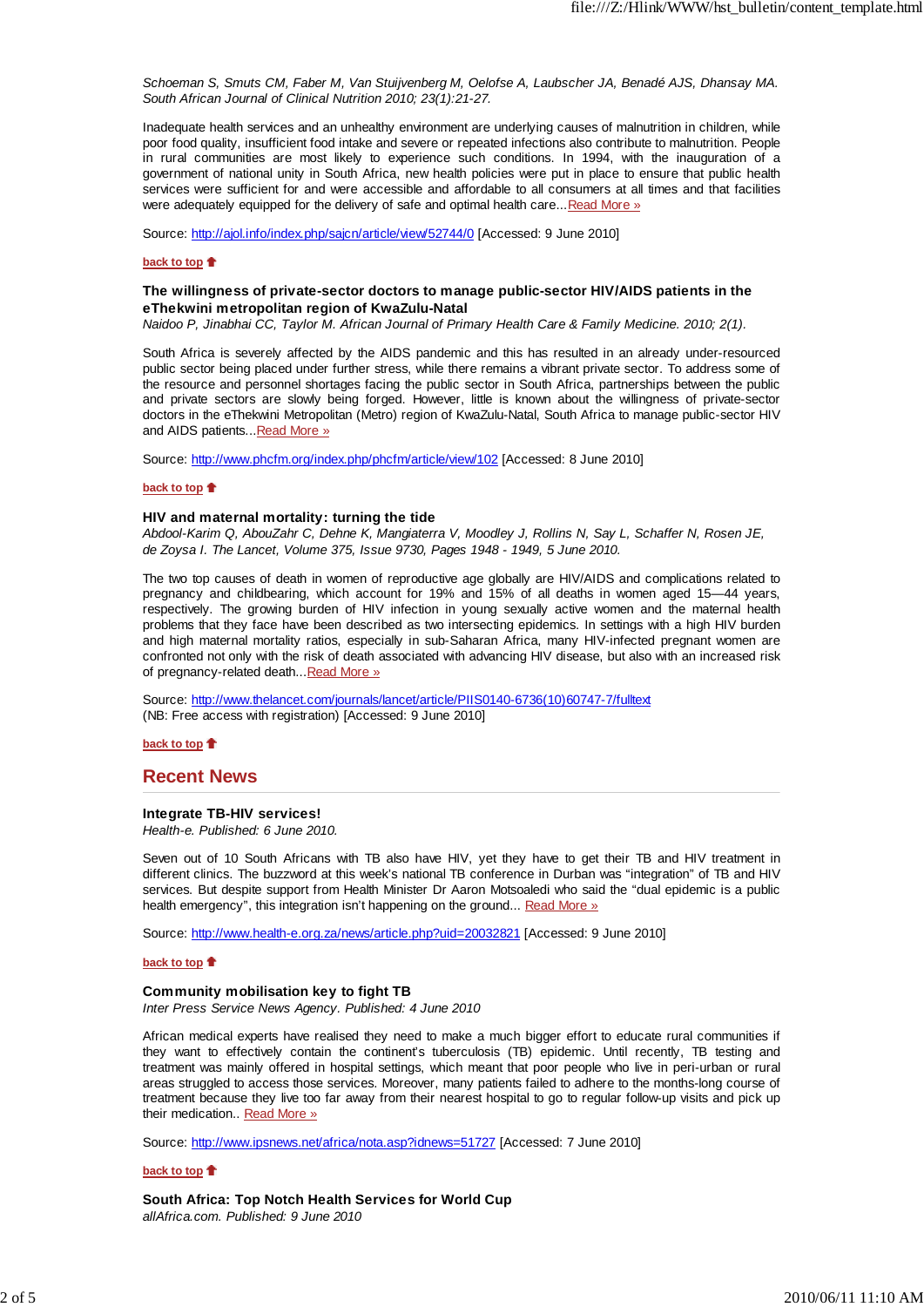With two days to go to the kick-off of the first World Cup on African soil, the Health Ministry has put in place extra measures to ensure that local and international fans alike receive the best medical care during the month-long tournament. Since 2006, planning for the much anticipated tournament began. This included the establishment of the coordinating units by provinces in 2007. The 2010 Health Task Team, led by the department of health, under the leadership of the late Deputy Health Minister, Molefi Sefularo, was also established and comprised of the South African Military Health Services (SAMHS), the private health sector, non-profit organisations and the Local Organising Committee (LOC) Medical Services Unit...Read More »

Source: http://allafrica.com/stories/printable/201006100192.html [Accessed: 9 June 2010]

#### **back to top**

#### **African governments urged to save their own - Living with AIDS**

*Health-e. Published: 10 June 2010*

The majority of countries in sub-Saharan Africa rely on foreign funding to run their national AIDS programmes. But this over-reliance on donor agencies is now proving unsustainable as funders are freezing or reducing their support. Thus, local governments are now required to look no further than inward to save their own. Read More »

Source: http://www.health-e.org.za/news/article.php?uid=20032833 [Accessed: 10 June 2010]

**back to top**

### **Reports**

#### **The 2nd South African National Youth Risk Behaviour Survey 2008**

*Medical Research Council*

This 2nd National Youth Risk Behaviour Survey reports on the prevalence of behaviours that place secondary school learners at risk for disease and ill health. The results of this study will be helpful to government departments and non-governmental organisations who are interested in developing programmes that will address these risk behaviours and subsequently assist in alleviating some of the adverse consequences. It is important to intervene in a timely manner to ensure the positive and successful development of youth in South Africa... Click Here for Full Report »

Source: http://www.mrc.ac.za/healthpromotion/yrbs\_2008\_final\_report.pdf (1249 KB) [Accessed: 10 June 2010]

#### **back to top**

#### **Countdown to 2015 - Maternal, Newborn and Child Survival**

*World Health Organization and UNICEF 2010.*

The Countdown to 2015 tracks coverage levels for health interventions proven to reduce maternal, newborn and child mortality. It calls on governments and development partners to be accountable, identifies knowledge gaps and proposes new actions to reach Millennium Development Goals 4 and 5, to reduce child mortality and improve maternal health. The Countdown Initiative is a supra-institutional collaborative effort of concerned individuals and partner organisations... Click Here for Full Report »

Source: http://www.countdown2015mnch.org/documents/2010report/CountdownReportAndProfiles.pdf (21665KB)

#### **back to top**

#### **Health of Migrants – the way forward**

*World Health Organization*

The 2010 Global Consultation on Migrant Health was convened as a result of the 2008 World Health Assembly Resolution on the Health of Migrants, which asks Member States to take action on migrant-sensitive health policies and practices, and directs WHO to promote migrant health on the international agenda, in collaboration with other relevant organisations and sectors... Click Here for Full Report »

Source: http://www.who.int/hac/events/consultation\_report\_health\_migrants\_colour\_web.pdf (3317 KB)

**back to top**

### **Publications**

#### **Strong ministries for strong health systems**

*The African Center for Global Health and Social Transformation and The New York Academy of Medicine.*

The health of the people is directly related to effective health systems. Strengthening of health systems has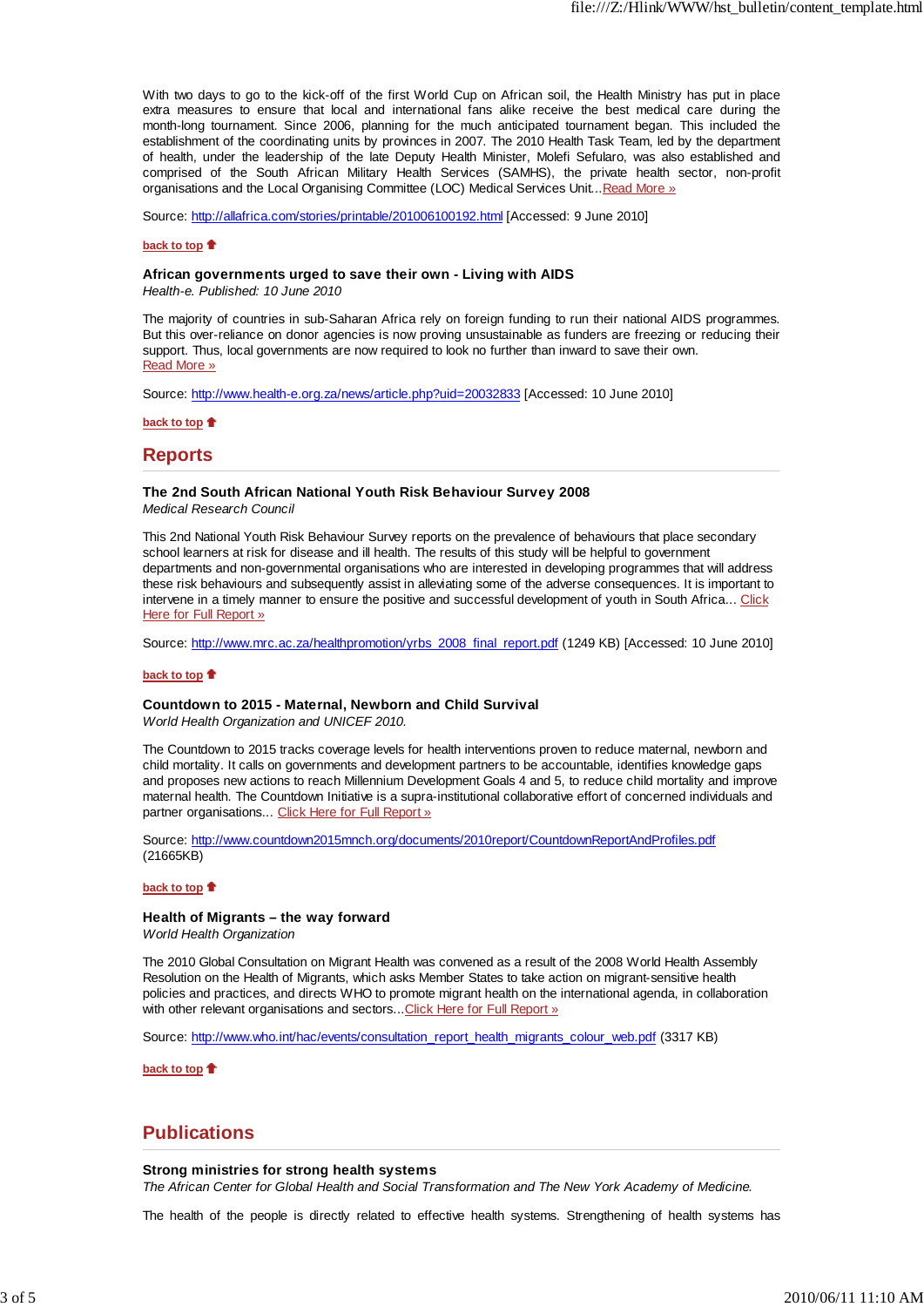emerged as a priority in global and national health policy and practice because a gap remains between knowing what can make a difference in the health of individuals and populations, and taking action to achieve results. In order to close this implementation gap and achieve the prevention and treatment goals of traditional diseasespecific programs, a comprehensive national health system that works for the entire population is needed... Click Here for more info »

Source: http://www.rockefellerfoundation.org/uploads/files/8819cca6-1738-4158-87fe-4d2c7b738932.pdf

**back to top**

### **Conferences**

#### **The 26th International Paediatric Association Congress of Paediatrics 2010**

*4-9 August 2010. Johannesburg, Gauteng, South Africa URL: http://www.kenes.com/ipa/mailshot/ms3.htm?ref3=db1*

Three leading paediatric associations, IPA, SAPA, and UNASPA, are uniting to host the 26th International Paediatric Association Congress of Paediatrics. More than 5,000 participants are expected to attend this landmark event, the first IPA Congress to be held in Sub-Saharan Africa. Just five years before the due date of the Millennium Development Goals (MDGs), IPA 2010 will unite paediatricians and health professionals working towards the MDGs target to reduce child mortality by two thirds before 2015.

**back to top**

### **Training and Resources**

#### **Management and leadership development programme** *Footsteps*

The footsteps management and leadership development programme (mldp) is a new, 16-month learning programme designed to support middle managers of civil society organisations to achieve their full potential as managers and leaders, in their organisations and beyond. This programme is open to middle managers and coordinators working in civil society organisations. If you want to develop yourself to lead and manage people, systems and processes more effectively, this course was designed with you in mind. Directors of smaller organisation are also welcome, but should be accompanied by one or two other managers (or potential managers).

If you are interested in applying to participate in this exciting learning programme, contact Varsha at footsteps.int@gmail.com for an application form. For further information, please feel free to call the footsteps office on (031) 206 2954 or write to us at the e-mail address above.

#### **back to top**

#### **Core competencies adopted to help strengthen the public health work force**

Council on Linkages between academia and public health practice unanimously adopted a new set of core competencies for Public Health Professionals.The competency-to-curriculum toolkit and the competencies assessment tool forms part of the core competencies.

Competency-to-curriculum tool kit: This toolkit has been developed to facilitate the development of a public health workforce competent to meet its assigned mission. One part of that process is the use of competency-based curricula in public health training or education. A competent workforce is one of the key components of the nation's public health infrastructure: a workforce that has the basic knowledge, skills, abilities and attitudes that allow for delivery of essential public health services in all program areas, in a way that is culturally competent and effective.

Source: http://www.asph.org/userfiles/Competency-to-Curriculum-Toolkit08.pdf (2697 KB) [Accessed: 9 June 2010]

#### **back to top**

#### **Competencies Assessment Tool 2010**

The American College of Healthcare Executive Competencies Assessment Tool is offered as an instrument for healthcare executives to use in assessing their expertise in critical areas of healthcare management. The self-assessment is designed to help you identify areas of strength as well as areas you may wish to include in your personal development plan. Used in such a manner, the competency self-assessment can be a powerful tool in facilitating feedback about gaps in skills necessary for optimising performance.

Source: http://www.ache.org/pdf/nonsecure/careers/competencies\_booklet.pdf (177KB) [Accessed: 9 June 2010]